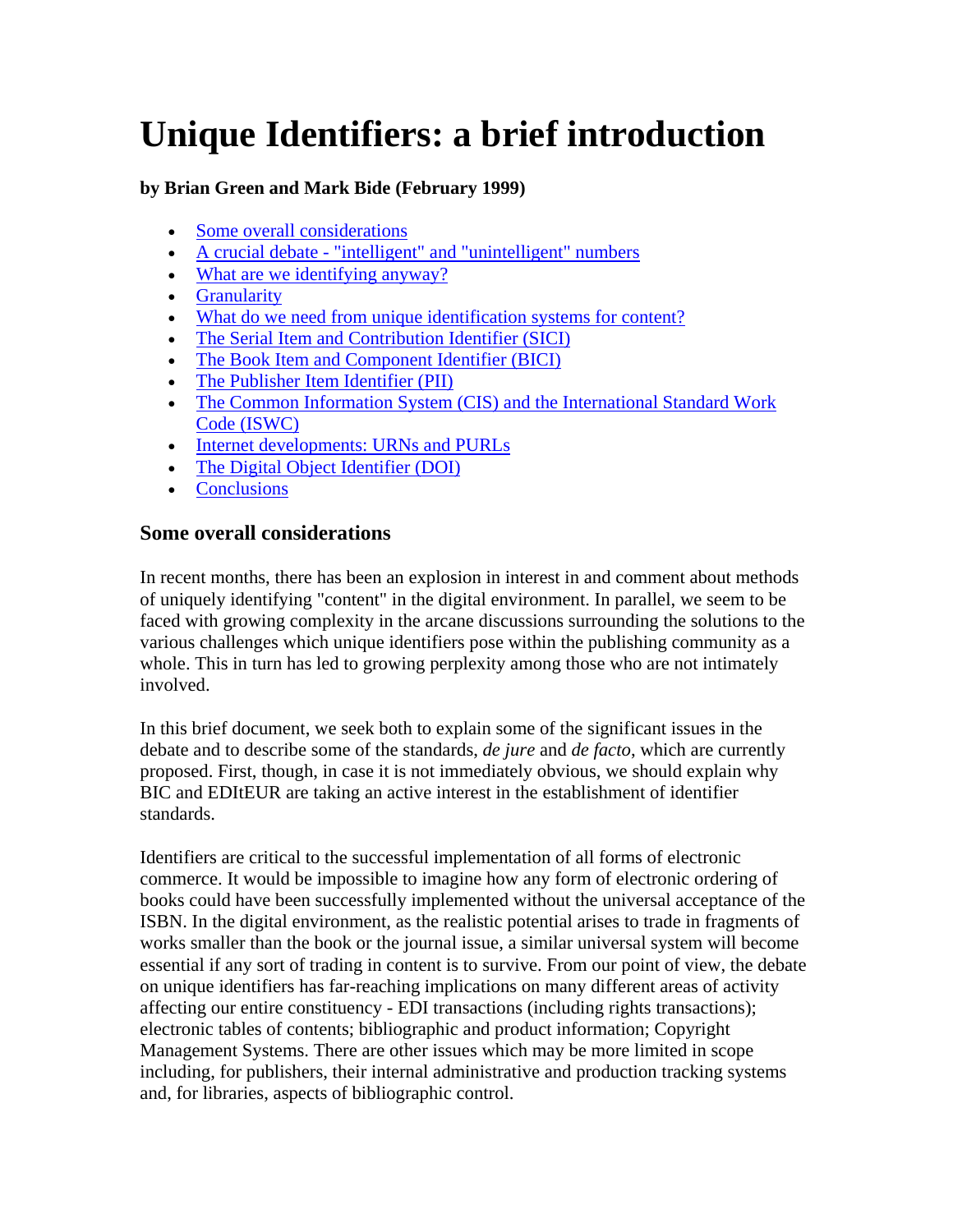#### <span id="page-1-0"></span>**A crucial debate - "intelligent" and "unintelligent" numbers**

There is one theoretical issue which we need to discuss before moving to specifics. This is the crucial debate on whether a numbering system should adopt intelligent or unintelligent numbering. This is probably best described by reference to what an unintelligent numbering scheme is: this is a purely random number which can only be interpreted by reference to a central database; examining the number itself tells you nothing about the object which it identifies.

All other numbers have some degree of intelligence. Just how "intelligent" the number is another question. In our context, the most obvious example of an intelligent number is the ISBN. The first part of the ISBN identifies the country,language or geographic area in which the book was published; the second part identifies the publisher to whom it was issued. It is of course the case that the country in which an ISBN was issued in not a reliable indicator of the language of the book. It is equally true that when book lists are sold from one publisher to another, the original ISBN is often used for many years after the transaction has taken place. This is one of the key reasons why EDI in the book trade has depended to a considerable extent for its success on the "clearing house" exemplified by TeleOrdering, where the purportedly "intelligent" ISBN is compared against a complete database of numbers to test the veracity of the intelligence it carries.

There is another generalised criticism of the ISBN and similar "intelligent" constructs in the digital environment. Other interest groups, particularly authors' groups, see them as being "publisher-centric", failing to identify the underlying rights owners in the content. This may be largely irrelevant in a world where physical goods are being traded, where the necessity is to identify the source of those goods. It clearly becomes more crucial in the digital world where the publisher of the physical product may have no electronic rights or where rights originally owned by a publisher may have been transferred - or reverted to the author.

The trend in information technology in general is away from intelligent to unintelligent identifiers, and the reason is obvious. It is indeed hard to imagine a system where, in the long term, numbers with any real intelligence can be maintained as a way of identifying content, particularly bearing in mind that the types of content to be described are not only those in which publishers have a traditional interest - text and graphics - but also encompass sounds and moving pictures, even computer code.

However, we have a problem which those who would whole-heartedly abandon all intelligent numbering systems immediately overlook at their peril. We have not yet entered the "information society"; we are only just approaching its threshold. Much of the content in which our real customers are interested is not available in digital form - and much of it may never be unless and until real demand is established. In the meantime, users will identify content by reference to physical manifestations of that content printed sources. To facilitate this without ambiguity, it is essential to develop numbering systems which have a high degree of "affordance". This rather curious technical term, which seems to spring from the definition of "afford" meaning "to supply from its own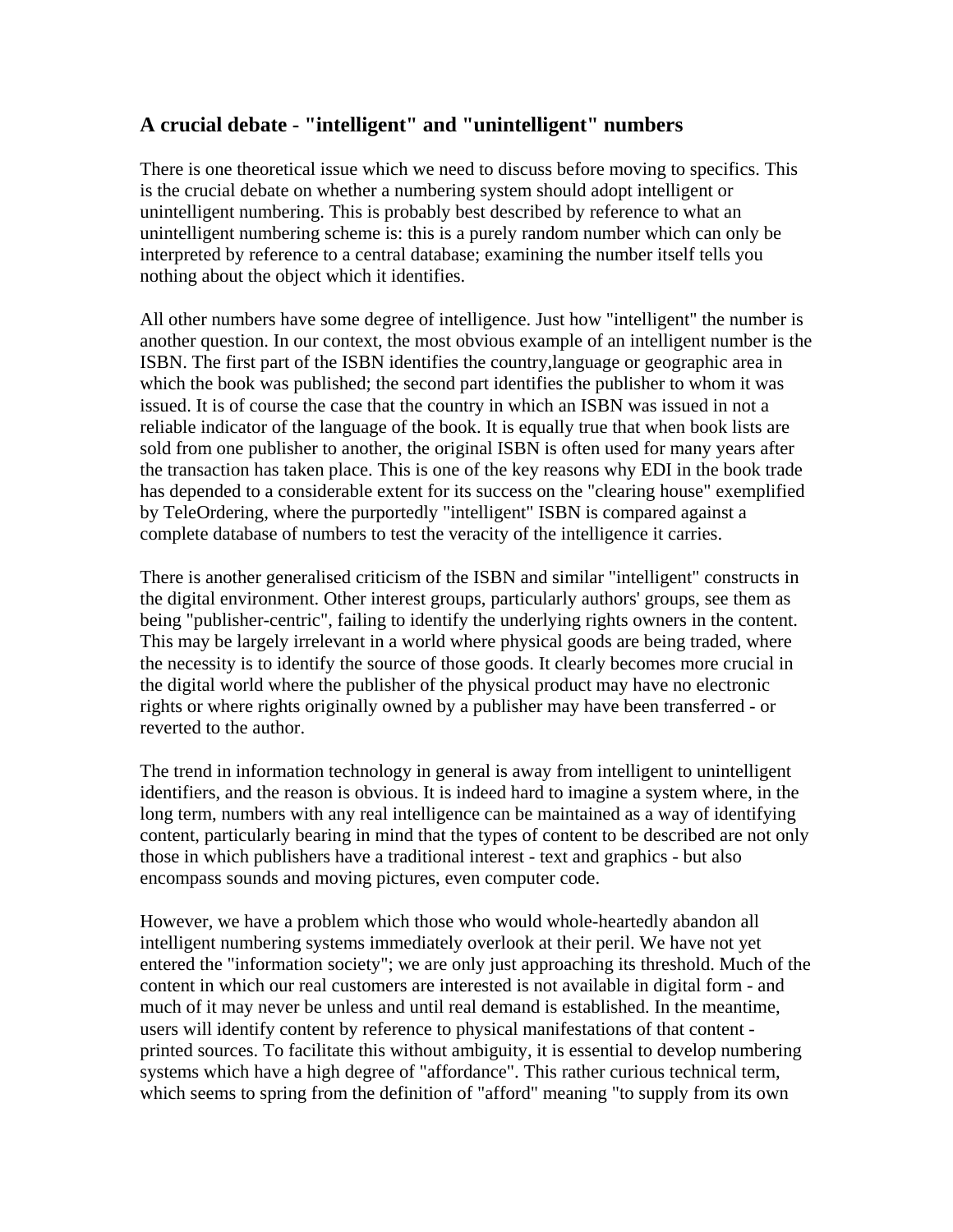<span id="page-2-0"></span>resources", in this instance describes the ability of the end user to construct a unique reference number from the physical product or from a bibliographic record. This must truly be an "intelligent" number.

In essence, we are convinced that there is no single answer to this debate on identification numbers and that attempts to seek a single solution are as likely of success as the search for the unicorn. On the other hand, we cannot support an uncontrolled proliferation of standards and quasi or would-be standards essentially seeking to answer the same problems. What we need to establish is the smallest possible number of universal standards able to answer the challenges of trading in digital content that we can currently identify.

#### **What are we identifying anyway?**

This question also goes to the heart of the debate from the publishers' point of view, and it is essential to recognise the complexities which this issue creates. Publishers may be inclined to see the "work" to be identified as analogous to a book: it can therefore be identified in a similar way to that which the ISBN represents. However, that this does not hold good even for books can best be demonstrated by reference to literary classics: the ISBN of a particular edition of *Pride and Prejudice* does not uniquely identify the content, simply a particular manifestation of that content. That manifestation may, of course, have unique features - in terms both of physical layout and of interpretation.

A similar problem exists in the world of music; there it has been vigorously tackled because of the multiplicity of rights issues which arise in performance, recording and broadcasting.

This further underlines another fact about identification schemes in a digital environment which the publishing industry will do well to recognise. The comfortable dividing lines between different types of content are fast disappearing which emphasises the need for close co-operation between different sectors of the broader "content industry". This may be difficult to achieve but it is essential. There is no room for rivalries or the "not invented here" syndrome. For example, there are many things which the publishing industry can profitably learn from the unique identification schemes which the international music industry is adopting and much to be gained from working to develop at the least a compatibility of approach to the same or similar problems.

#### **Granularity**

Among these may be ways of tackling the problem of uncertain granularity. To what level of detail does content have to be identified?

The ISBN identifies the whole book; the SICI identifies the journal issue and, appropriately extended, the individual article within the issue. This may be enough for some uses but is clearly inadequate for others. If we are to be able to identify all rights owners in a particular piece of content, that may require a far finer degree of granularity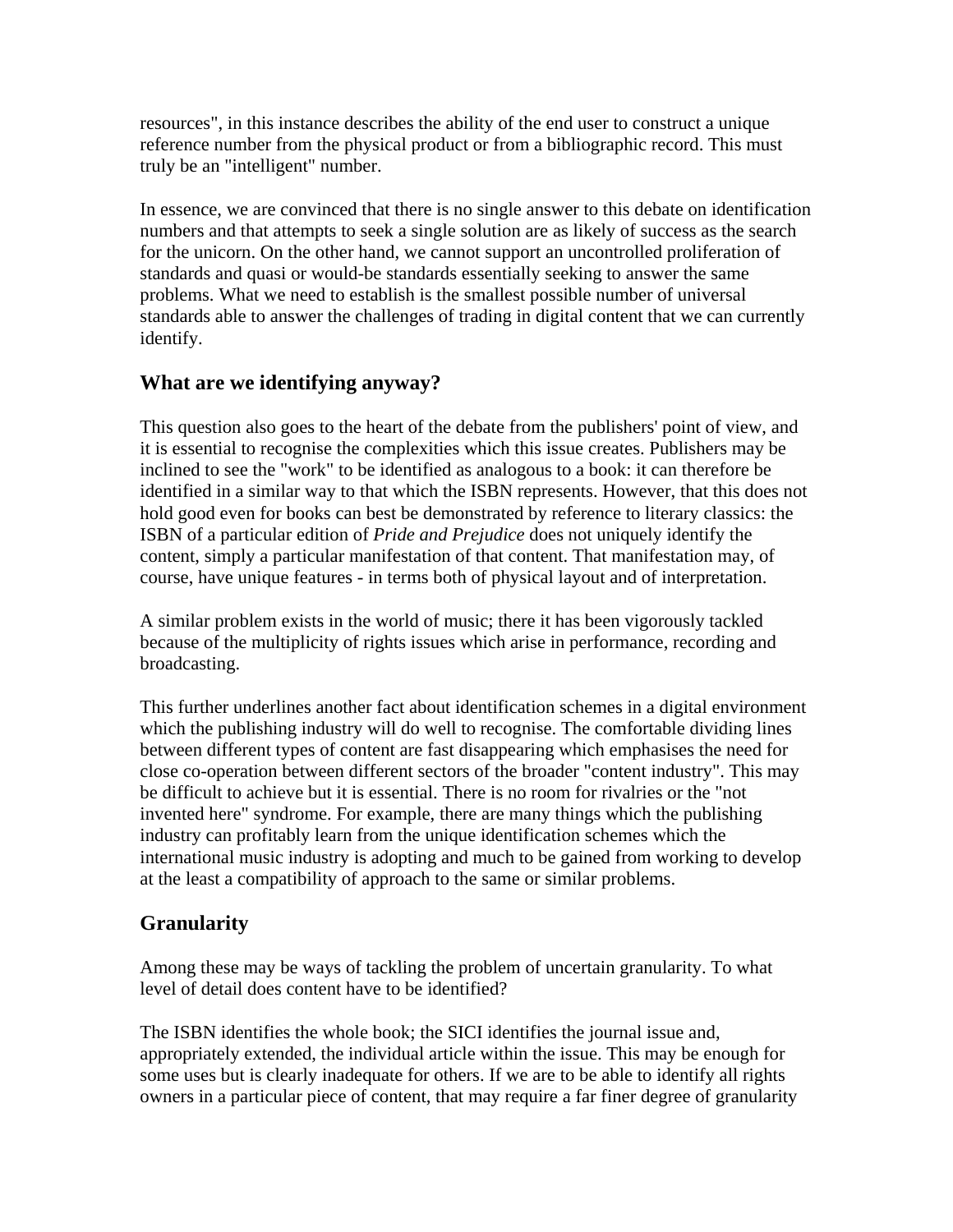<span id="page-3-0"></span>of identification, to the level of the individual illustration or quotation from another source. Similarly, if information is to be traded with customers at a level of granularity finer than the "chapter" or the "article", then publishers may have compelling marketing reasons for being able properly to identify and to keep track of what is being traded.

The level of granularity which *may* need to be identified becomes effectively arbitrary in a digital environment. This is another essential pointer in the direction of what will eventually be required from unique identification standards. It might suggest a requirement for relational identification where (like the SICI) smaller fragments are identified by reference to the larger "whole" from which they come, although this would have some drawbacks, not least in terms of the size and structure of the codes.

#### **What do we need from unique identification systems for content?**

Before we look at what is on offer, let us first then draw together what we see as the essential threads in our arguments as to what is required. We must first, though, re-iterate that we do not believe that any single standard is capable of meeting all of our requirements; we will need to live with several "layers" of identification standards, certainly for the foreseeable future, possibly in perpetuity.

- 1. We need to be able uniquely to identify "content" for a number of different reasons. We can identify as a minimum the following:
	- 1. to facilitate the trading, between publishers and customers, of "fragments" of larger works
	- 2. to facilitate the trading, between publishers and other rights owners, of the rights in fragments of larger works
	- 3. to facilitate the development of appropriate Electronic Copyright Management Systems, to control the use of, as well as the rewards for, content distributed on networks
	- 4. within publishing houses, and within consortia of publishing houses, to track pieces of "content" through the production process up to the point where they are combined into products
- 2. In the longer run, we recognise that the argument about intelligent and unintelligent numbers is likely to come down in favour of the essentially random, unintelligent number - the only intelligence being incidental to mechanisms devised to ensure uniqueness. In the short run, though, we will need numbering systems with high degrees of "affordance" for certain applications.
- 3. Identification systems should make it possible to identify both the underlying content and particular manifestations of that content.
- 4. The granularity required for content identification will be different for different applications; for certain immediate requirements, identification to the level of the individual journal article or book chapter is adequate.
- 5. Publishers should not take a publisher-centric view of the development of standards, if they are to achieve universal acceptance. Not only do we have to take into account developments in other sectors of the content industry (music, film, TV), we cannot ignore the legitimate interests of others - both the creators and the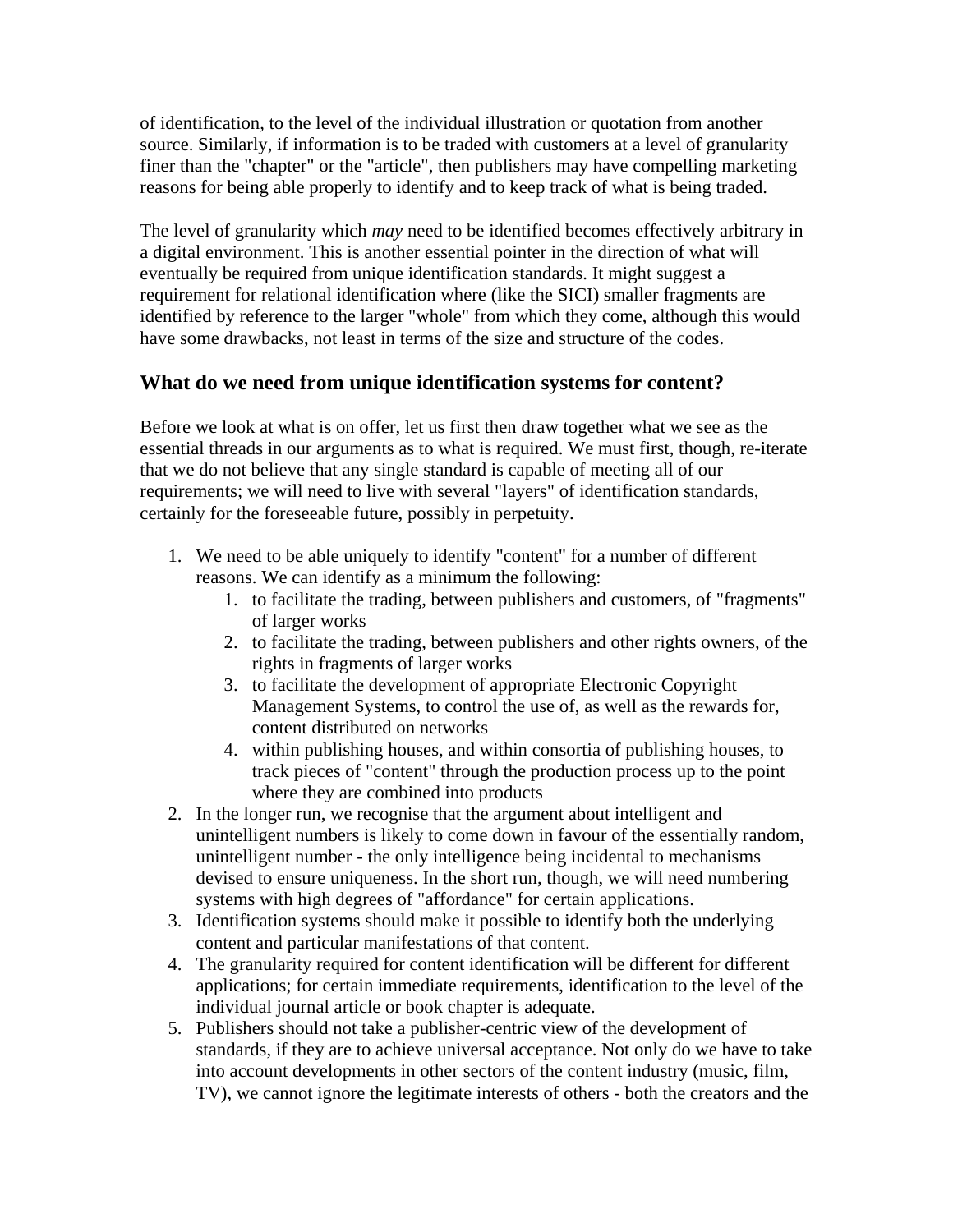<span id="page-4-0"></span>consumers of the content which publishers supply as well as intermediaries in the information supply chain (such as libraries).

### **Current standards and initiatives**

#### **The Serial Item and Contribution Identifier (SICI)**

SICI, the Serial Item and Contribution Identifier, is ANSI/NISO standard Z39.56. Work on the standard began in SISAC, the US Serials Industry Systems Advisory Committee, in 1983. NISO took over the work at SISAC's request and the original standard was published by them in 1991.

This original version of the SICI, ANSI/NISO Z39.56-1991, established two levels of coding, a unique code for the identification of a serial title called the Serial Item Identifier and a unique code for individual contributions within a serial, the Serial Contribution Identifier.

SICI is currently widely used, mainly still at the item (i.e. issue) level, by subscription agents and libraries. It is an important element in EDI message transactions and is used in most library systems. It is represented in bar code form (the SISAC barcode symbol) using the EAN128 symbology.

It has recently been significantly revised to make it more suitable for use at the contribution level in EDI, EToCS and as a component of Internet developments (URN).

The main changes are the introduction of a Code Structure Identifier for different uses, a Derivative Part Identifier (DPI) to identify fragments other than articles (e.g. tables of contents, index, abstract) and a Media Format Identifier (MFI) to indicate physical format. The DPI and MFI may be used in all SICI types (CSIs).

The new Code Structure Identifiers (CSI) are:

1) CSI 1, which includes chronology and enumeration but does not include the contribution data segment. It is used mainly as the basis of the SISAC barcode and in EDI message transactions (e.g. price lists, orders, claims).

2) CSI 2, which allows for the inclusion of contribution identifier including location (page number), contribution title code (the first letter of the first six words of the title), as well as derivative part identifier and media format. It can be used to identify both paper and electronic articles as the location identifier is not required if there is no page information to record.

3) CSI 3, which is intended to accommodate locally-assigned identifiers such as PII or Adonis numbers or a publisher's own internal number. It can be used for pre-publication items where the ISSN is known but not the volume or issue. Once published, it is expected that a document will be assigned a CSI 2 SICI.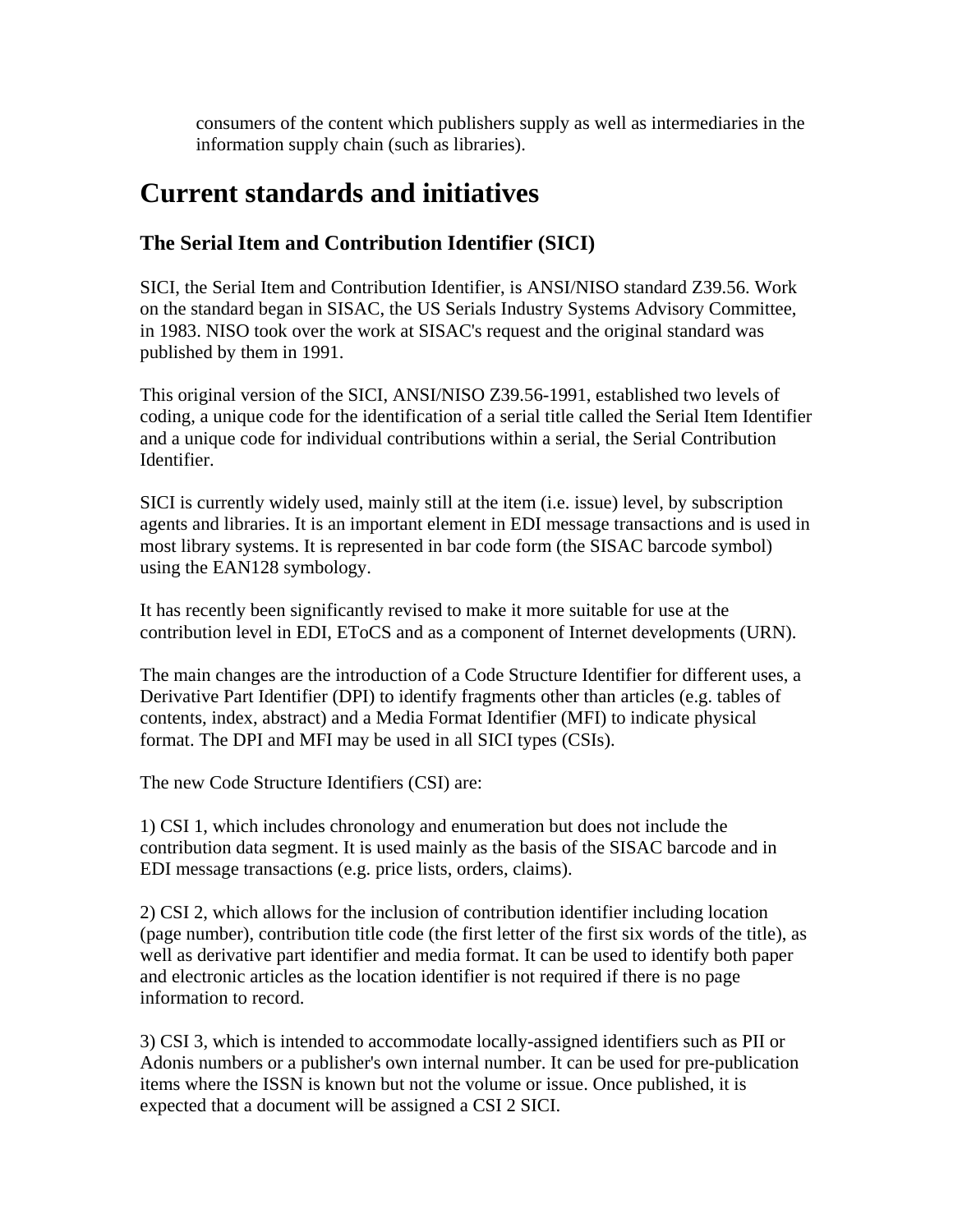<span id="page-5-0"></span>One shortcoming of the SICI has been its confinement to serials. The imminent arrival of the 'BICI' (see below) will solve that. SICI is, however, unsuitable for use before publication if the contribution has not yet been assigned to a specific journal.

#### **The Book Item and Component Identifier (BICI)**

A book version of the SICI, currently nicknamed BICI, has been drafted by Book Industry Communication with support from The British Library's BNB Research Fund. It is very closely based on the SICI, with the ISBN replacing the ISSN and with a number of other changes, either needed because of the different characteristics of books versus serials, or designed to make the code distinctive.

The code can be used to identify a part, a chapter or a section within a chapter, or any other text component, such as an introduction, foreword, afterword, bibliography, index etc.. It can also identify an entry or article in a directory, encyclopedia or similar work which is not structured into chapters; an illustration, map, figure, table or other piece of non-textual content which is physically part of the item, or an enclosure which is supplied with but is not physically part of the item.

#### **The Publisher Item Identifier (PII)**

The Publisher Item Identifier (PII) was agreed in 1995 by an informal group of Scientific and Technical Information publishers calling themselves the STI group and consisting of the American Chemical Society, American Institute of Physics, American Physical Society, Elsevier Science and IEEE. It was developed as an identifier for internal use and exchange between consortia partners. It was closely modelled on the Elsevier Standard Serial Document Identifier and the ADONIS number, both of which it has now replaced.

The STI group defined their requirements for an identifier as follows:

1) Format (presentation) independent: relates to semantic content.

2) Capable of extension to describe differing manifestations or expressions of the same document.

3) Identifier is unique to a document; a document has a unique identifier.

4) Easy to generate and use.

5) Determined by, and generated by, the originator of the published item (i.e. the publisher)

6) Not restrictive. Able to accommodate many publication item types.

7) Serves only one purpose. Does not carry any "compulsory" explicit meaning other than that of unique identification.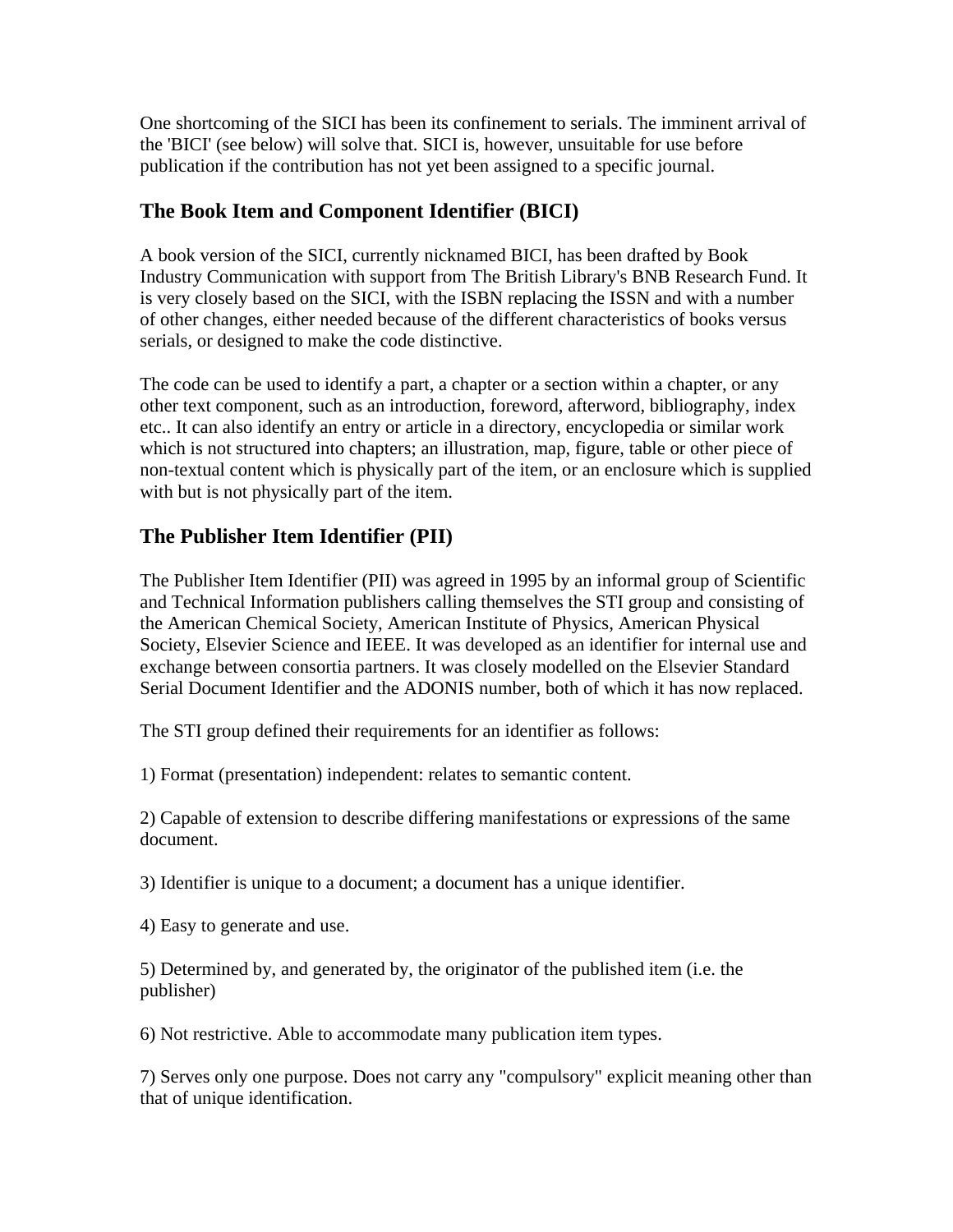<span id="page-6-0"></span>8) Compatible with (not in conflict with) existing related standards.

It was also considered vital that the identifier could be generated at a very early stage, possibly before the article to be identified had been allocated to specific journal.

In addition to the STI group of publishers, the PII has been adopted by Springer and some other primary publishers as well as by their secondary databases including Chemical Abstracts, EMBase, INSPEC and ADONIS.

The PII is a string of 17 alphanumeric characters comprising one character to indicate source publication type, the identification code (ISSN or ISBN) of the publication type (serial or book) to which the publication item is primarily assigned; (in the case of serials only) the calendar year (final two digits) of the date of assignment (this is not necessarily identical to the cover date); a number unique to the publication item within the publication type and a check digit.

The PII is a 'dumb' number with no intrinsic meaning. The ISBN and ISSN are used as a part of the number but simply to ensure uniqueness. The PII can only be assigned by the publisher and has no affordance (i.e. it cannot be 'reconstructed' from a published article).The STI group have made it clear that they will not assign PIIs retrospectively. There is to be no central registry of numbers.

It thus seems clear that although the PII is well designed to track publication items throughout their life cycle, it is unsuitable for use in ordering or claims transactions, requests for permissions or as an aid to finding published articles. It is therefore essential that any publisher using the PII is also able to accept and deal with SICIs.

#### **The Common Information System (CIS) and the International Standard Work Code (ISWC)**

The music industry and community of authors' societies have some particularly complex copyright management requirements and have devised a *Common Information System* (CIS) designed to integrate and standardise a number of key databases outlined below. Initiatives are directed by the International Confederation of Authors and Composers' Societies (CISAC) and the International Federation of Phonograph Industries (IFPI).

The *Compositeur, Auteur, Editeur* (CAE) number currently identifies the creators and publishers of music and literary texts. It is an entirely 'dumb' number which is to be extended to encompass all CISAC repertoires including visual, audiovisual and plastic arts, and renamed as an Interested Party (IP) number.

The *International Standard Music Number* (ISMN) identifies the published edition of printed music.

The *International Standard Recording Code* (ISRC) identifies individual sound recordings (such as make up the music tracks on CDs).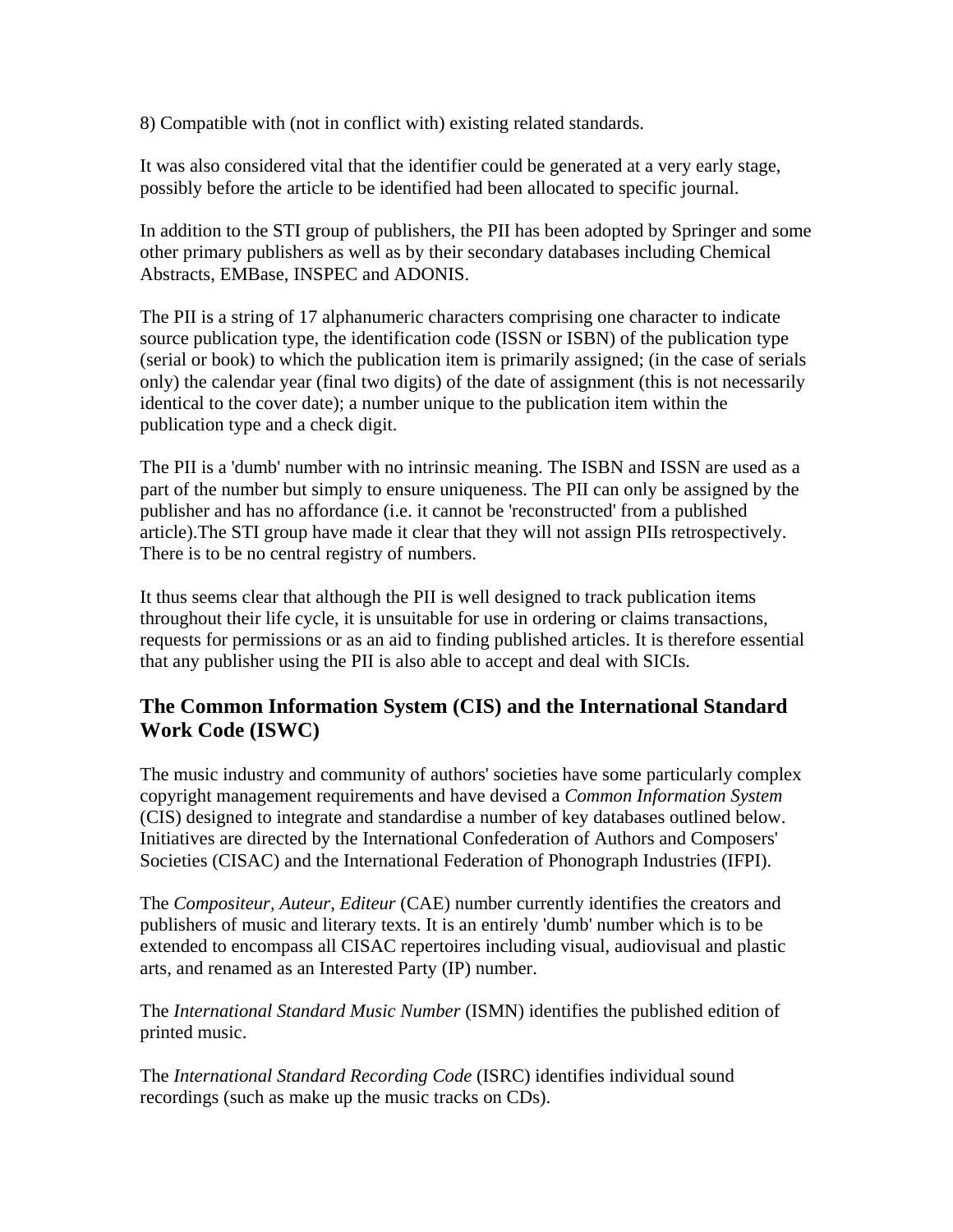<span id="page-7-0"></span>The *International Standard AudioVisual Number* (ISAN) is a new joint development of CISAC and the film producers group AGICOA, which identifies individual audiovisual works such as film or television programmes in a similar fashion to the ISRC.

The cross-industry *EAN/UPC article number*, which can also be expressed as a barcode, is used to identify the carrier of the recorded music (e.g. the CD, tape cassette etc.).

The *International Standard Work Code* (ISWC) identifies the musical composition itself, rather that the printed or recorded expression of the work

The ISWC is a recent development, successfully piloted for music in the first half of 1996, and it has been suggested that it could be extended to cover literature and visual arts as well as music. The ISWC, originally ten characters, has now been extended to eleven. The first character is, for the music world, the letter 'T' (for tune) followed by a unique nine digit number and a check digit. One or more single letter prefixes could be allocated to the literary and visual arts community. The International Federation of Reproduction Rights Organisations (IFRRO) has expressed its intention to adopt the ISWC 'L' for literature as the way in which they will identify literary works.

ISWC is a 'dumb' number which cannot be reconstructed from the actual work. Its level of granularity is arbitrary and it can therefore be assigned to any fragment that needs to be uniquely identified (e.g. separate ISWCs for a whole opera and an aria within that opera).

Doubts have been expressed about the capacity of the system, but the extension of the number has gone some way towards allaying fears concerning its adequacy. ISWC appears to be a complementary and not a competitive initiative to those of the book and serials publishing industry.

#### **Internet developments. Uniform Resource Names (URNs) , Persistent Uniform Resource Locators (PURLs) etc.**

The success of the World Wide Web owes much to the standardisation of *Uniform Resource Locators* (URLs), which, however, identify specific locations rather than documents and, as users will be aware, are subject to change.

The Internet Engineering Task Force (IETF) has been working for some time on the development of a system for *Uniform Resource Names* (URNs), designed to persistently identify actual information resources rather than their Internet locations. A number of proposals have been developed but none has yet found widespread support.

An intermediate proposal developed by OCLC, who have devoted considerable time and resources to this issue which they regard as of prime importance, is the *Persistent Uniform Resource Locator* (PURL). Instead of pointing directly to an Internet location, a PURL points to an intermediate resolution service which maintains a database linking the PURL to its current URL and returning that URL to the user client, similar to the use of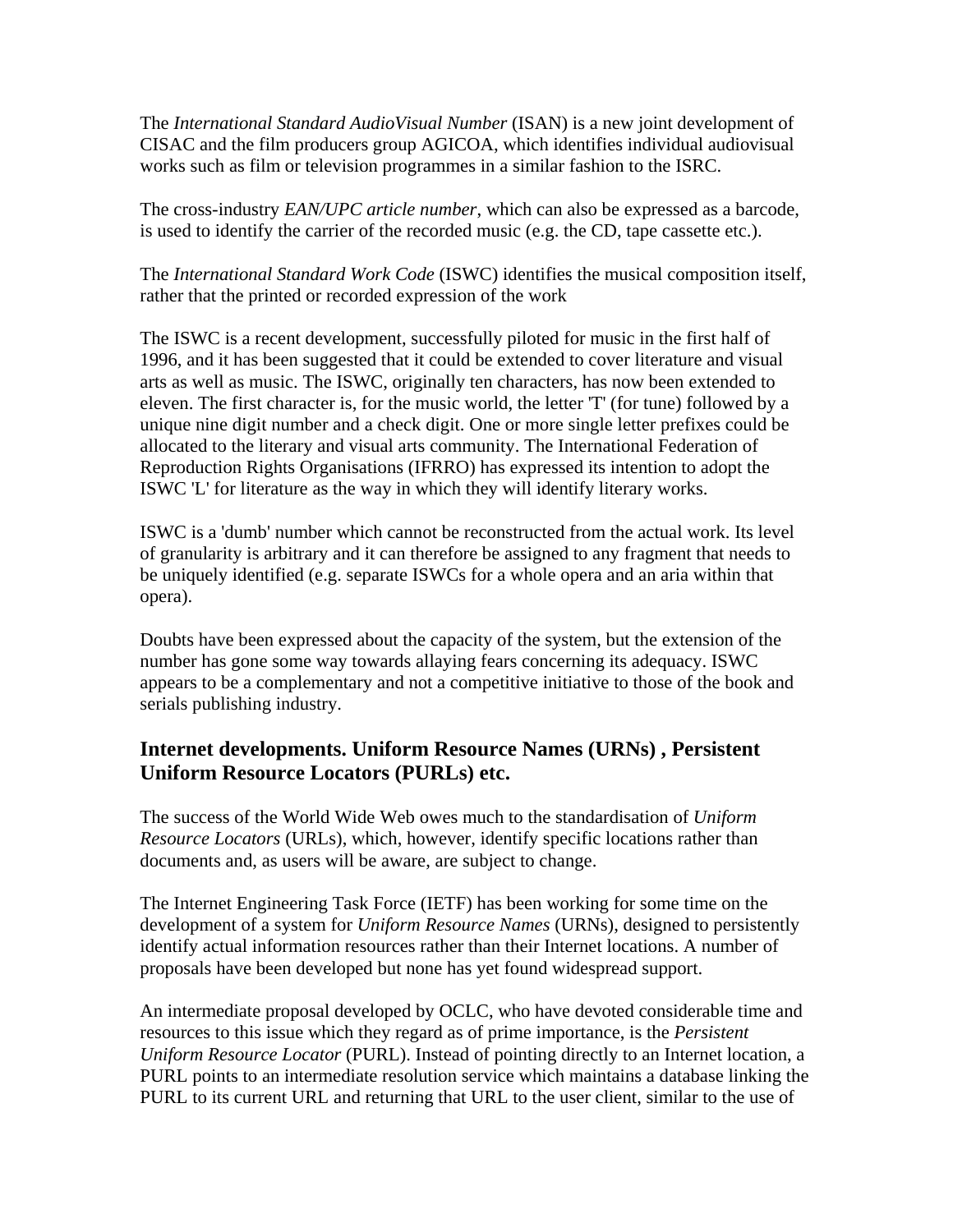<span id="page-8-0"></span>email aliases. In this way, references expressed as PURLs should remain viable as long as the resolution service continues to operate.

OCLC operates its own PURL service but is distributing the PURL source code in order to promote the widespread use of the system. PURL is universally regarded as a major step towards controling the current proliferation of identifiers on the Internet

#### **The Digital Object Identifier (DOI)**

The Digital Object Identifier (DOI), being developed for the Association of American Publishers (AAP) by RR Bowker and the Corporation for National Research Initiatives (CNRI) is both an identifier and a routing system. It is a URN-compatible system similar in concept to the PURL (see above), designed to provide a persistent way of identifying and linking to electronic documents and their constituent parts.

The originally assigned DOI never changes, even on change in ownership of the document or object. The new publisher simply advises the maintenance agency for the DOI of the change in ownership and the original DOI (once authentication is received from the original publisher) would 'point' to the new owner.

At its core is the 'handle' system developed by the CNRI which uses a directory to link the permanently assigned DOI to the URL containing the object in question. The CNRI routing service is based on powerful servers in Reston Virginia which are mirrored in California and Spain.

The DOI is a two part identifier whose first part indicates numbering agency and publisher. The latter could be the Interested Party (IP) number used in the music industry's Common Information System (see above). The second part of the number, following a backslash, is a publisher assigned 'item ID'. This could be assigned at any level of granularity the copyright holder or assignee may deem appropriate.

Technically, the system allows the second part of the identifier to be *any* alphanumeric chain unique to an individual publisher. Since, however, paper and electronic editions will often coexist in parallel, it would seem sensible for publishers to use similar numbering systems for both. This would seem to indicate adoption of ISBN- and ISSNbased identifiers such as BICI and SICI.

Originally proposed as a copyright management system, with the DOI, possibly embedded in a digital object, routing a query to the copyright owner who returns a standard response screen of bibliographic and copyright information, the DOI clearly has much wider applications and, indeed, early demonstrations have concentrated on use of the DOI to connect the user directly to a document on the Internet.

A high level joint committee of the International Publishers Association and the STM group of publishers is monitoring the DOI and intends to issue recommendations for its global adoption in April.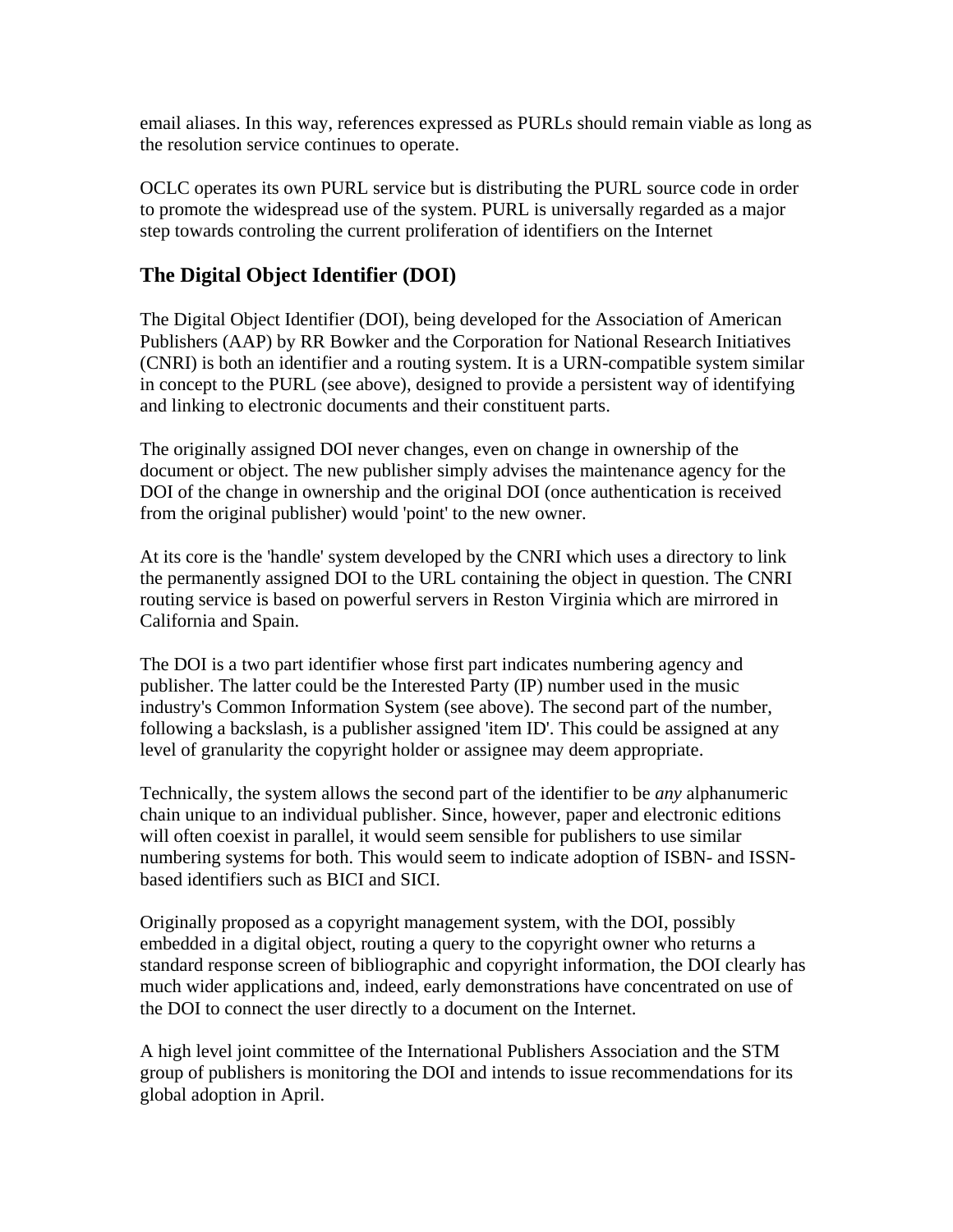## <span id="page-9-0"></span>**Conclusions**

More than 6 months have passed since we published the first version of this review which achieved gratifyingly wide circulation. Much has happened in the intervening period. The BICI has moved from being purely an acronym to a draft specification. The DOI has been demonstrated, conceptually at least, in Washington in February.

In our first edition of this paper last September we were unable to recommend a best buy; we are still unable to do so unequivocally. However, we are optimistic that the DOI may turn out to have the necessary attributes to provide many of the key requirements of a universal solution for the identification of digital expressions of content. Much will depend on the detail of developments during the rest of this year and the results of live studies with real applications. We are particularly concerned to see how current discussions on the syntax rules of the identifier progress.

However, we remain doubtful that even the DOI will be a solution which comprehensively meets *all* requirements for unique digital content identification. For the foreseeable future at least, publishers' systems will need to be able to handle multiple (and overlapping) identification of the same content. This is not perhaps as troubling as it may appear at first sight - publishers and their trade customers have for many years been familiar with identifying their products by both a number (the ISBN) and a brief description (author and title).

The concern which we had when we wrote the first edition of this paper was the apparent risk of unnecessary proliferation of identification standards. This problem appears to be receding as different groups meet to seek consensus and discover that the issues we have in common are much more significant than the issues which divide us. It remains extremely important that the issues involved in identification of digital content are discussed as widely as possible.

*The authors would like to thank the following colleagues for their encouragement, assistance and contributions both to this text and to the ongoing work on unique identifiers:*

*Julia Blixrud, Association of Research Libraries John Dowd, OCLC Europe Norman Paskin, Elsevier Science Ltd Carol Risher, Association of American Publishers Godfrey Rust, Mechanical Copyright Protection Society*

Book Industry Communication / EDItEUR 39 - 41 North Road London N7 9DP UK tel: +44 (0)171-607 0021